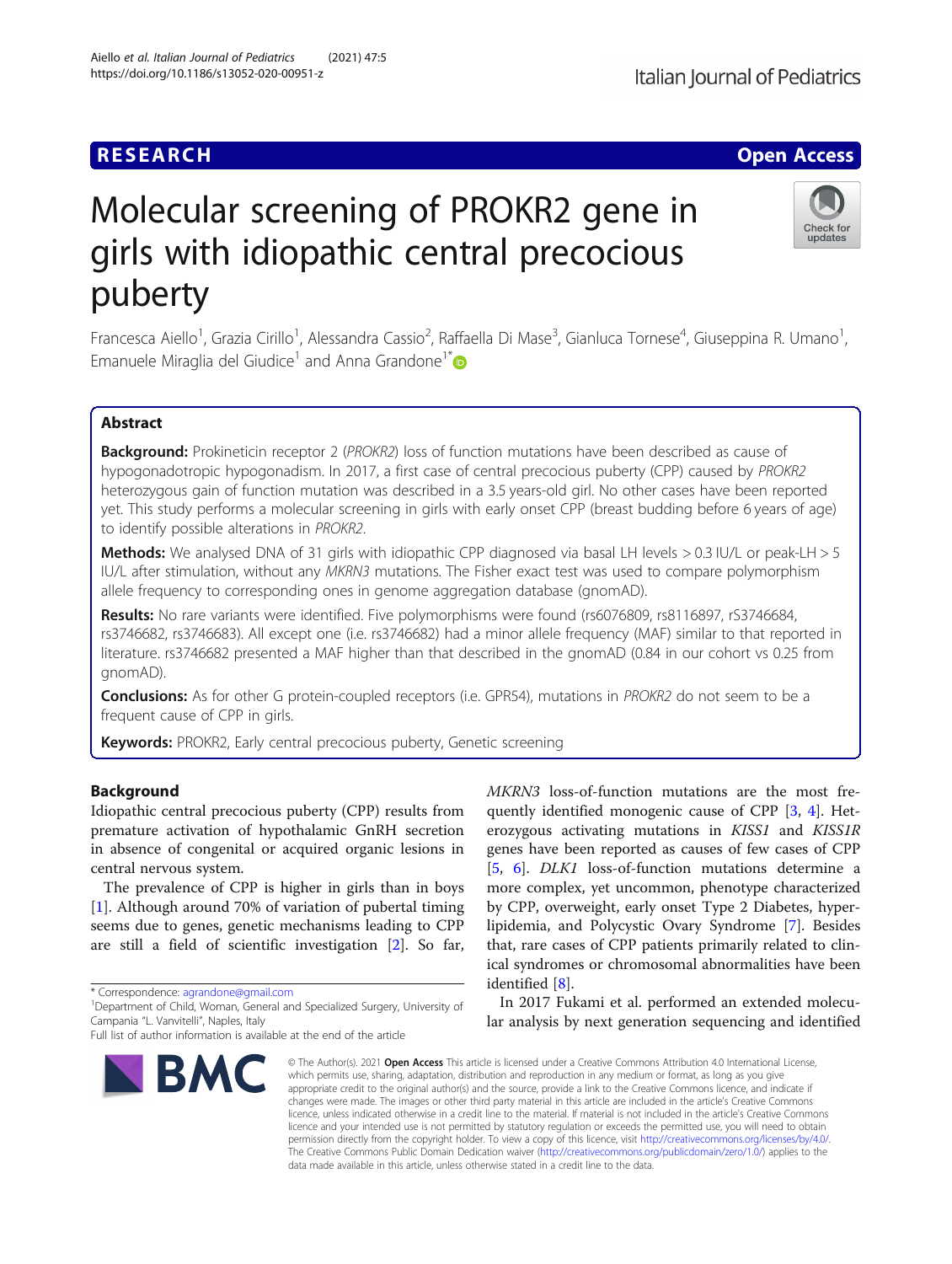a new heterozygous frameshift mutation in PROKR2 gene in a 3.5 years-old girl affected by CPP [\[9](#page-4-0)]. PROKR2 is a G protein-coupled receptor (GPCR) expressed on the membrane of GnRH neurons, whose activation promotes GnRH secretion. Loss-of-function mutations in this gene accounts for about 5% congenital hypogonadotropic hypogonadism with or without anosmia [\[10](#page-4-0)]. In contrast with other mRNA frameshift mutations producing a stop-codon, the mRNA with the mutation identified by Fukami and colleagues, namely p.C242fsX305, showed to escape nonsense-mediated mRNA decay mechanism. In-vitro assay demonstrated that this variant receptor did not exert activity itself whereas boost the activity of wild-type receptor in heterozygous state. The precise mechanism of action still remains unclear. Perhaps, hyperactive mutant-wild-type heterodimers have a greater ligand affinity or a reduced receptor internalization due to the truncated C-terminal domain.

This study aimed to perform a molecular screening of PROKR2 variations in a cohort of girls with CPP. Considering the exceptionally young age of the patient described by Fukami et al., we limited the molecular screening to girls with CPP onset before the age of 6 years.

To date, no other data of mutations in PROKR2 in CPP are available.

# Methods

# Setting

In order to investigate the possible role of PROKR2 in the pathogenesis of CPP, a prospective, observational multicentre study was set up and carried out over a 2 year period. Four Italian centres were involved in this study: Department of Woman, Child, General and Specialized Surgery of University of Campania "Luigi Vanvitelli", Naples, Pediatric Section-Department of Translational Medical Sciences, University of Naples Federico II, Naples, Institute for Maternal and Child Health IRCCS, "Burlo Garofolo", Trieste, and the Department of Paediatrics, Bologna University, Bologna. Ethics committee of the University of Campania "Luigi Vanvitelli" approved the protocol then subscribed by ethics committee of the other centres. According to the World Medical Association Declaration of Helsinki, written informed consent from parents and oral consent from all participants was collected.

## Subjects

We recruited 31 females with diagnosis of CPP that met these following criteria: thelarche occurred before age of 6 years, defined as Tanner stage  $B \ge 2$  at physical examination, a diagnosis of central hypothalamic–pituitary– gonadal activation identified by pubertal basal luteinizing hormone (LH) levels  $(> 0.3$  IU/l) or a positive Gn-RH

stimulation test (peak-LH  $>$  5 IU/mL) and normal brain MRI.

Exclusion criteria included: congenital defects or abnormalities possibly related to syndromic features, central nervous system pathology (i.e., tumours or nonspecific cerebral anomalies associated with CPP). All the patients involved in this study were Italian. All subjects were unrelated.

# Protocol

All girls underwent a clinical examination with special regard to auxological parameters and staging of breast development according to Tanner's classification. Right hand and wrist X-ray were performed for bone age evaluation by TW2 method. Peripheral blood samples were collected for hormonal dosage and genetic analysis.

Chemiluminescence assay (LIAISON, Diasorin) was used to measure Follicle Stimulating Hormone (FSH) and LH concentrations, with detection limits of 0.06 and 0.05 U/L, respectively, and intra- and inter-assay CV less than 5%. Radioimmunoassay was used to measure serum estradiol (CisBio International). The analytical and functional detection limits for plasma estradiol were 4 and 8 pg/mL, respectively.

GnRH stimulation test was provided for patients in which basal hormone level did not meet diagnostic criteria for CPP. Peak-LH > 5UI/L after administration of 0.1 mg of Relefact LH-RH (Sanofi-Aventis, Frankfurt am Main, Germany) was considered positive.

Thin-section, contrast-enhanced MRI examination of sellar region with T1-weighted and T2 weighted sagittal, coronal sequences, 3DT2 thin section axial sequence and FLAIR and EPI DWI on axial sequence was acquired for all patients.

# Genetic analysis

Genomic DNA was extracted from peripheral whole blood using a DNA extraction kit (Promega, Madison WI, USA) following the manufacturer's instructions. Each of the two coding exons and the intron-exon boundaries of the PROKR2 gene was amplified by polymerase chain reaction (PCR) using two couples of primers each and subsequently analysed by direct sequencing (ABI PRISM 3100, Perkin Elmer, USA) under standard conditions. Primer sequences utilized in this study will be provided by authors upon request. In the attempt to reduce possible bias of selection in the sample due to other mutations, an analogous procedure was used to screen MKRN3 gene sequence to rule out the most frequent genetic cause of CPP nowadays individuated. All genetic analyses were performed at Department of Woman, Child, General and Specialized Surgery of University of Campania "L. Vanvitelli", Naples, Italy.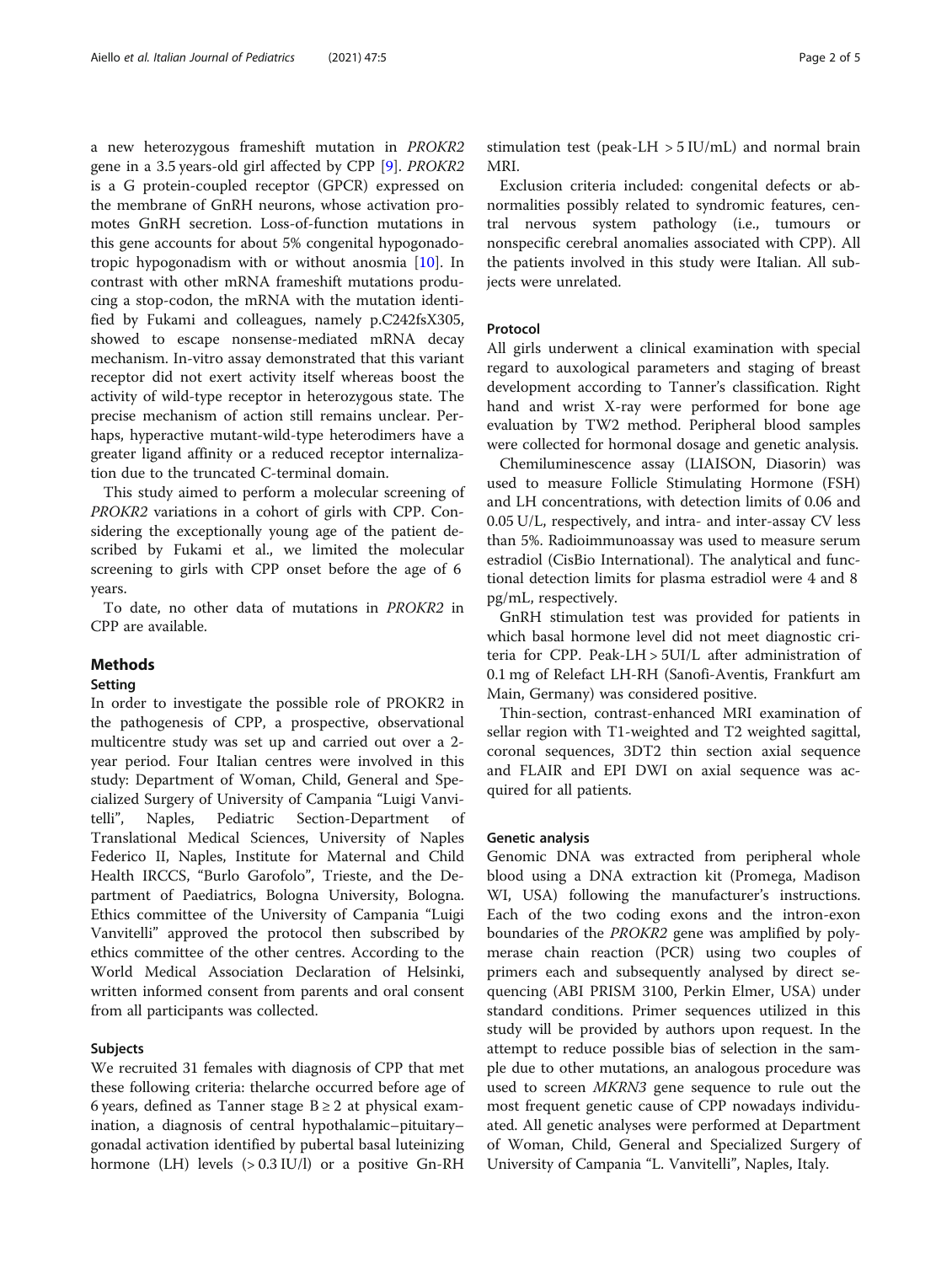# Data analysis

Epidemiological data were expressed as medians (interquartile ranges). Fisher exact test was used to compare our polymorphisms allele frequency to those reported in gnomAD. Mann-Whitney U test or Kruskal-Wallis test were used as appropriate to compare genotype subgroups for each single-nucleotide polymorphism (SNP). Results reached statistical significance at a p-value less than .05. All statistical analyses were performed using Stat-Graph Centurion XVII software for Windows.

# Results

Clinical and laboratory characteristics of our cohort are shown in Table 1. Median age at first occurrence of thelarche was 5.6 (min-max: 1.1–5.9 years). Family history of precocious sexual development was identified in 26.9% of them. No mutation was found in MKRN3 locus in the whole sample.

All patients were treated by GnRH analogues (triptorelin) with a good response. In particular, two patients with a breast budding occurred before 3 years of age, included in our cohort, had a very rapidly progressive form of precocious puberty, with accelerated growth, thelarche progression and in one case uterine bleeding, both requiring blocking treatment. All these clinical features excluded the alternative diagnosis of minipuberty in these patients.

No rare variants in the coding region of PROKR2 were identified. Five polymorphisms were found as listened in Table [2.](#page-3-0) All except one patient had more than one SNPs in different combination. Four SNPs had a MAF similar to that reported in literature (Table [2\)](#page-3-0). A statistically significant difference in MAF was found for SNP rs3746682: 0.84 in our cohort vs 0.25 from gnomAD ( $p$ value <.0001).

| Table 1 Clinical and laboratory features of CPP girls. All |
|------------------------------------------------------------|
| continuous variables are expressed as median (IQR25-IQR75) |

| Age at diagnosis, years                      | $6.0(5.0 - 6.5)$       |
|----------------------------------------------|------------------------|
| Age at thelarche occurrence, years           | $5.6$ $(4.2-5.8)$      |
| $PH \geq 2$ , N (%)                          | 17 (54.8%)             |
| $B > 2$ , N (%)                              | 12 (38.7%)             |
| <b>Height SDS</b>                            | $0.89$ (-0.18 to 1.43) |
| <b>BMI SDS</b>                               | $0.47$ (-0.24 to 0.82) |
| $\Delta$ bone age – chronological age, years | $2.66(1.75 - 3.45)$    |
| Basal LH, IU/L                               | $0.8(0.4 - 2.4)$       |
| Basal FSH, IU/L                              | $3.9(3.4 - 5.1)$       |
| <b>Basal E2, pg/mL</b>                       | $16(11-27.7)$          |
| Peak LH, IU/L                                | $11.3(8.2 - 26.7)$     |

PH pubic hair Tanner stage, N raw numbers, B breast Tanner stage, E2 estradiol

No differences were found for median age at puberty onset among different genotypes subgroups for each SNP (Table [3\)](#page-3-0).

# **Discussion**

PROKR2 plays a critical role in regulating olfactory bulb morphogenesis and sexual maturation [\[11](#page-4-0)]. A hyperactive prokineticin system appears to be an obvious pathogenetic mechanism of sexual precocity. Nevertheless, no sequence rare variation was detected in the coding region of PROKR2 in our cohort.

We do realize that our sample size is relatively small, however it is exceptionally homogenous due to strict requirements of selection: all patients had an idiopathic CPP with onset before the age of 6 and genetic analysis negative for MKRN3. This recruitment method allows to exclude the "grey zone" between 7 and 8 years where normal variants of "accelerated puberty/rapid progressive thelarche" can occur without medical intervention needed. In addition, it sets up a cohort with the most similar clinical features to the index case of PROKR2 mutant precocious puberty reported by Fukama et al. Therefore, although negative, the finding of our study remains interesting. Indeed, we can speculate that if mutation in PROKR2 coding region could explain 10% of CPP, we would have had identified at least one mutation within our sample size with a 95% level of confidence and a precision of 90%. Therefore, we can suggest that PROK2R is not at least a common cause for CPP, even in early onset CPP.

Those findings suggest that as for other GPCR (e.g. KISS1R) [[6\]](#page-4-0), gain of function variants are a very rare cause of CPP probably because hypersignal in this pathway are barely tolerated due to the critical role exerted by those genes.

Since we evaluated only coding region and intronexon joints, we cannot rule out the presence of possible mutations outside those regions. Promoter regions and miRNAs regulatory elements should be the next target of further investigations as they may also play an important role in transcriptional and post-transcriptional control of gene expression as the experience with MKRN3 gene in CPP has taught us [[12\]](#page-4-0).

We found five different SNPs in our cohort: 4 of them showed allele distribution similar to gnomAD, suggesting no individual role in CPP. The current knowledge and results of this study are insufficient to evaluate if particular combinations of polymorphisms might affect gene expression and contribute to determine CPP onset. On one side, no difference in allele frequency distribution between our cohort and gnomAD for 4 out of 5 SNPs identified and their characterization as benign variants would exclude their potential role in CPP. On the other side, epigenetic mechanism of action could be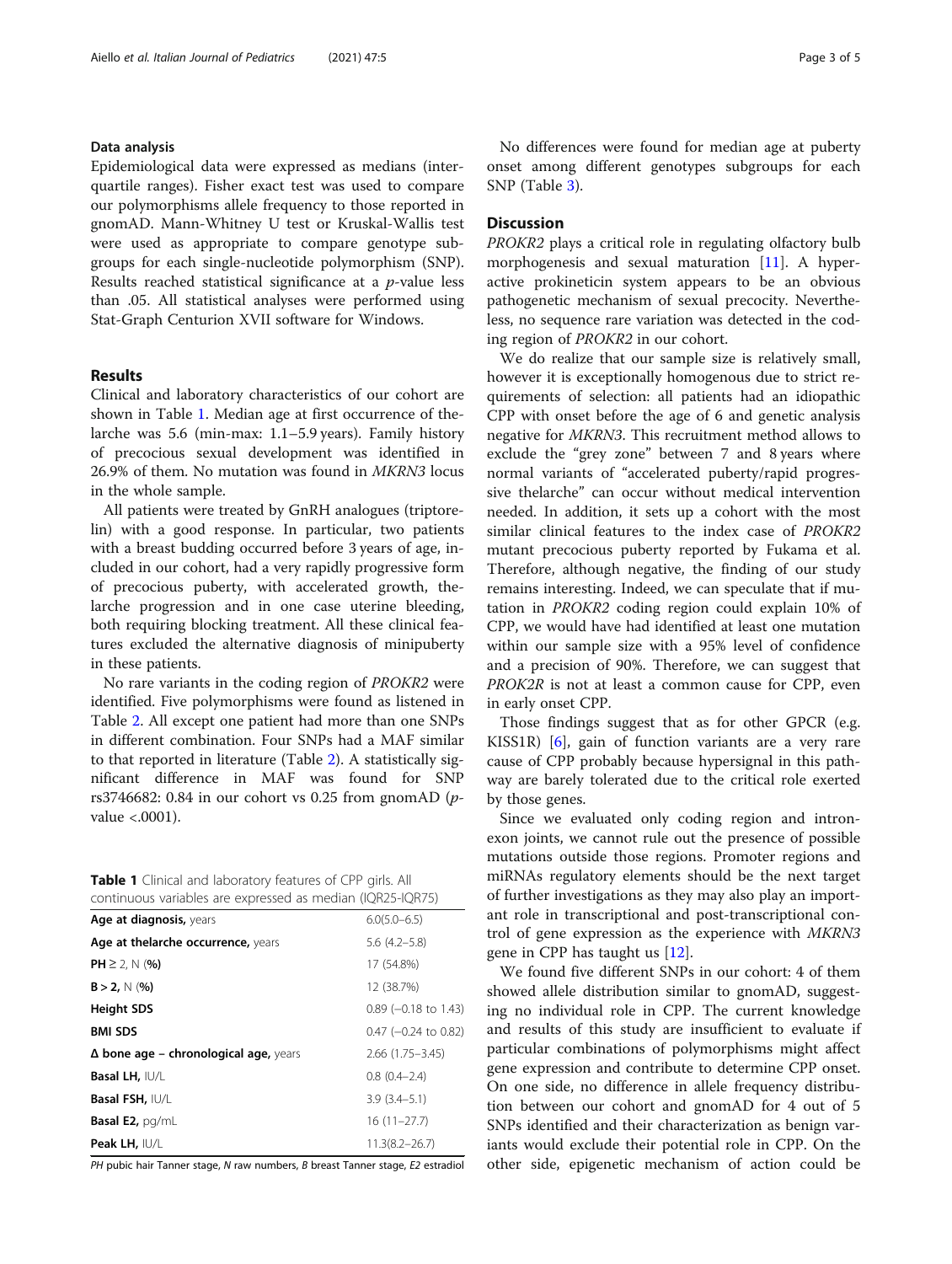| <b>SNP</b> | <b>Position</b>   | MAF in our cohort | MAF in gnomAD | <i>p</i> -value |
|------------|-------------------|-------------------|---------------|-----------------|
| rs6076809  | $c.-8-40C > T$    | 0.06              | 0.03          | .48             |
| rs8116897  | $C.458 + 62G > A$ | 0.47              | 0.49          | .89             |
| rs3746684  | c.465C > T        | 0.37              | 0.40          | .77             |
| rs3746682  | c.585G > C        | 0.84              | 0.25          | < .00001        |
| rs3746683  | c.525C > G        | 0.18              | 0.12          | .32             |

<span id="page-3-0"></span>Table 2 MAF of SNPs identified in our cohort and the corresponding one in gnomAD

advocated, as intron variants' role is not completely understood. Due to the small sample size and the absence of a control group, it remains unclear if particular SNPs combination might modulate the onset of CPP. Future case-control studies based on larger cohorts, are needed to investigate possible role of particular haplotype blocks in CPP.

Interestingly, we observed a statistically significant difference in MAF of rs3746682 polymorphism in our cohort compared to literature report. It is highly difficult to distinguish whether this different allele frequency has a clinical meaning or is a stochastic finding due to our small sample size. In fact, as rs3746682 (p.Thr195=) is a synonymous SNP, it probably does not display a pathological role. However, this variant has been associated with methamphetamine dependence in Japanese population [\[13\]](#page-4-0) and bipolar disorder in Japanese females [[14\]](#page-4-0).

Although belonging to a different medical field, these findings suggest that this particular SNP could modulate individual's response to certain drugs and susceptibility to develop mental disease. As CPP is a multifactorial condition, we cannot exclude rs3746682 involvement in

the complex interaction between environment and genetic background. However, in absence of functional studies, it remains unclear which would be the molecular mechanism of action of this polymorphism in altering gene expression. It would be interesting to investigate rs3746682 in larger cohorts and with functional studies.

Besides, it is important to remember that murine studies on the prokineticin system demonstrated that PROK2-PROKR2 signalling seems to be implicated in many other hypothalamic functions such as the regulation of suprachiasmatic nucleus circadian clock [\[15](#page-4-0)]. Therefore, it is possible that mutations of this gene might cause not isolated CPP in the context of more complex phenotypes. The role of prokineticin system in the pubertal timing regulation and its disruption in humans still warrants further investigation.

# Conclusions

This study states PROKR2 gene variants are not a common cause of CPP, also in very young girls. At the best of our knowledge, this is the first study providing a

Table 3 Observed genotype frequency, expressed as raw number (rate percentage), and corresponding median age (IQR25-IQR75) for each SNP in the cohort

| rs6076809                   | CC              | CT               | <b>TT</b>        | p-value |
|-----------------------------|-----------------|------------------|------------------|---------|
| Observed genotype frequency | 27 (87%)        | 4 (13%)          | $\mathbf 0$      |         |
| Median age                  | $5.4(4.4-5.8)$  | $5.8(5.8-5.9)$   |                  | .158    |
| rs8116897                   | GG              | GΑ               | АΑ               |         |
| Observed genotype frequency | 10 (32.2%)      | 12 (38.7%)       | $9(29.1\%)$      |         |
| Median age                  | $3.5(3-5.7)$    | $5.5(5-5.6)$     | $5.8(5.6 - 5.9)$ | .212    |
| rs3746684                   | cc              | <b>CT</b>        | π                |         |
| Observed genotype frequency | 11 (35.5%)      | 17 (54.8%)       | 3(9.7%)          |         |
| Median age                  | $3.5(3 - 4.85)$ | $5.8(5.6 - 5.9)$ | $5.4(5.4-5.5)$   | .761    |
| rs3746683                   | cc              | CG               | GG               |         |
| Observed genotype frequency | 20 (64.5%)      | 11 (35.5%)       | $\mathbf{0}$     |         |
| Median age                  | $5.8(5.3-5.9)$  | $5.4(3.6-5.7)$   |                  | .098    |
| rs3746682                   | GG              | GC               | cc               |         |
| Observed genotype frequency | $2(3.2\%)$      | 7(25.8%)         | 22 (71%)         |         |
| Median age                  | $3.2(1.5-5)$    | $5.6(2.9-5.9)$   | $5(3-5.9)$       | .634    |